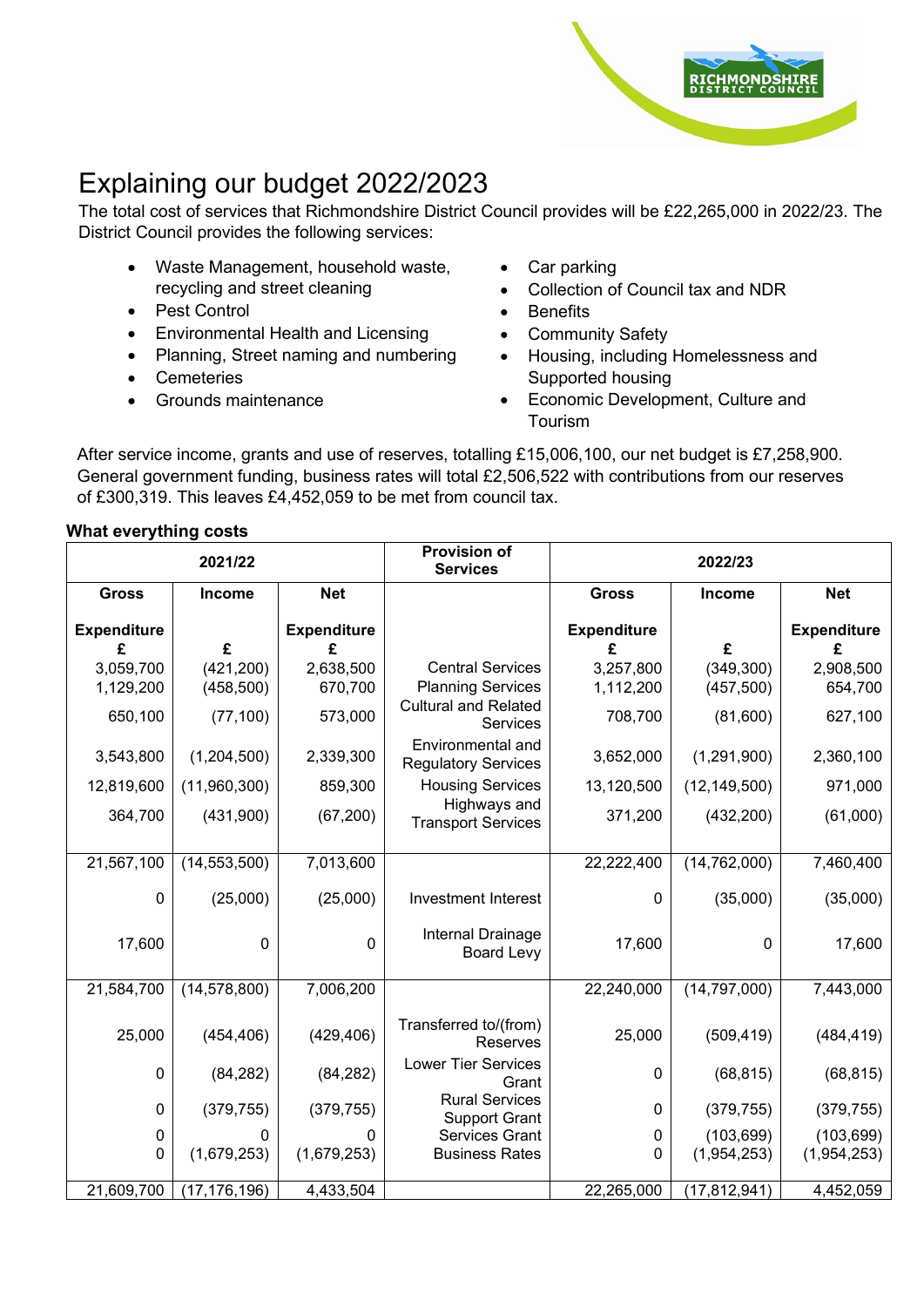# **What the difference is made up of**

|                 | <b>Precept 2021/2022</b>                                                                               | £                           | £          |
|-----------------|--------------------------------------------------------------------------------------------------------|-----------------------------|------------|
|                 |                                                                                                        |                             | 4,433,504  |
| a)              | Inflation on expenditure                                                                               | 260,600                     |            |
| b)              | Inflation on income                                                                                    | (23,200)                    | 237,400    |
| c)              | Increase in Government Grants Received                                                                 | (259,700                    |            |
| d)              | Increase in expenditure (excluding Inflation)                                                          | 394,700                     |            |
| e)              | Decrease in income (excluding inflation and Govt Grants)                                               | 64,400                      |            |
| f)              | Difference in transfers to and from Reserves                                                           | (55,013)                    | (144, 387) |
| g)              | Increase in Central Government Grants (Rural Services<br>Delivery Grant and Lower Tier Services Grant) | (88, 232)                   |            |
| h)              | Increase in Business Rates Baseline                                                                    | (275,000)                   | (277, 153) |
|                 | Precept 2022/2023                                                                                      |                             | 4,452,059  |
| <b>Reserves</b> |                                                                                                        |                             |            |
|                 | It is estimated that the District Council's reserves will be:                                          |                             |            |
|                 | 31 <sup>st</sup> March 2021                                                                            | 31 <sup>st</sup> March 2022 |            |

|                                  | o i≅ March Z∪Z. |
|----------------------------------|-----------------|
|                                  | (E000's)        |
| General Fund                     | 500             |
| <b>Other Unallocated Revenue</b> | 2.960           |
| Reserves                         |                 |
|                                  |                 |

#### **Debt**

The Council has external debt totalling £13.753m with the Public Works Loan Board.

#### **Capital Expenditure**

 As well as the revenue cost of providing services, Richmondshire District Council will incur capital expenditure. Generally speaking capital expenditure can be regarded as the expenditure incurred on the acquisition of new or enhancement of existing assets. During 2022/23 the Council plans to spend £1,336,000 on such assets.

#### **Council Tax**

 The council tax you pay contributes to the combined cost of local services, including police, fire and county council. There is one bill per dwelling for county council, district council, police, fire and parish charges based on the value of your property.

|                                  | 2021/22     | 2022/23     |
|----------------------------------|-------------|-------------|
| Requirements for:                | F           | £           |
| Richmondshire DC                 | 7,006,200   | 7,443,000   |
| Less:                            | 0           |             |
| Transfer (to)/from Reserves      | (429,406)   | (484,419)   |
| <b>Revenue Support Grant</b>     | (379,755)   | (379,755)   |
| <b>Lower Tier Services Grant</b> | (84, 282)   | (68, 815)   |
| <b>Service Grant</b>             | 0           | (103, 699)  |
| <b>Business Rates</b>            | (1,679,253) | (1,954,253) |
| <b>Richmondshire DC Precept</b>  | 4,433,504   | 4,452,059   |
| North Yorkshire County Council   | 27,803,978  | 29,034,352  |
| North Yorkshire Police Authority | 5,341,091   | 5,561,315   |
| North Yorkshire Fire Authority   | 1,460,889   | 1,496,090   |
| Total                            | 39,039,462  | 40,543,816  |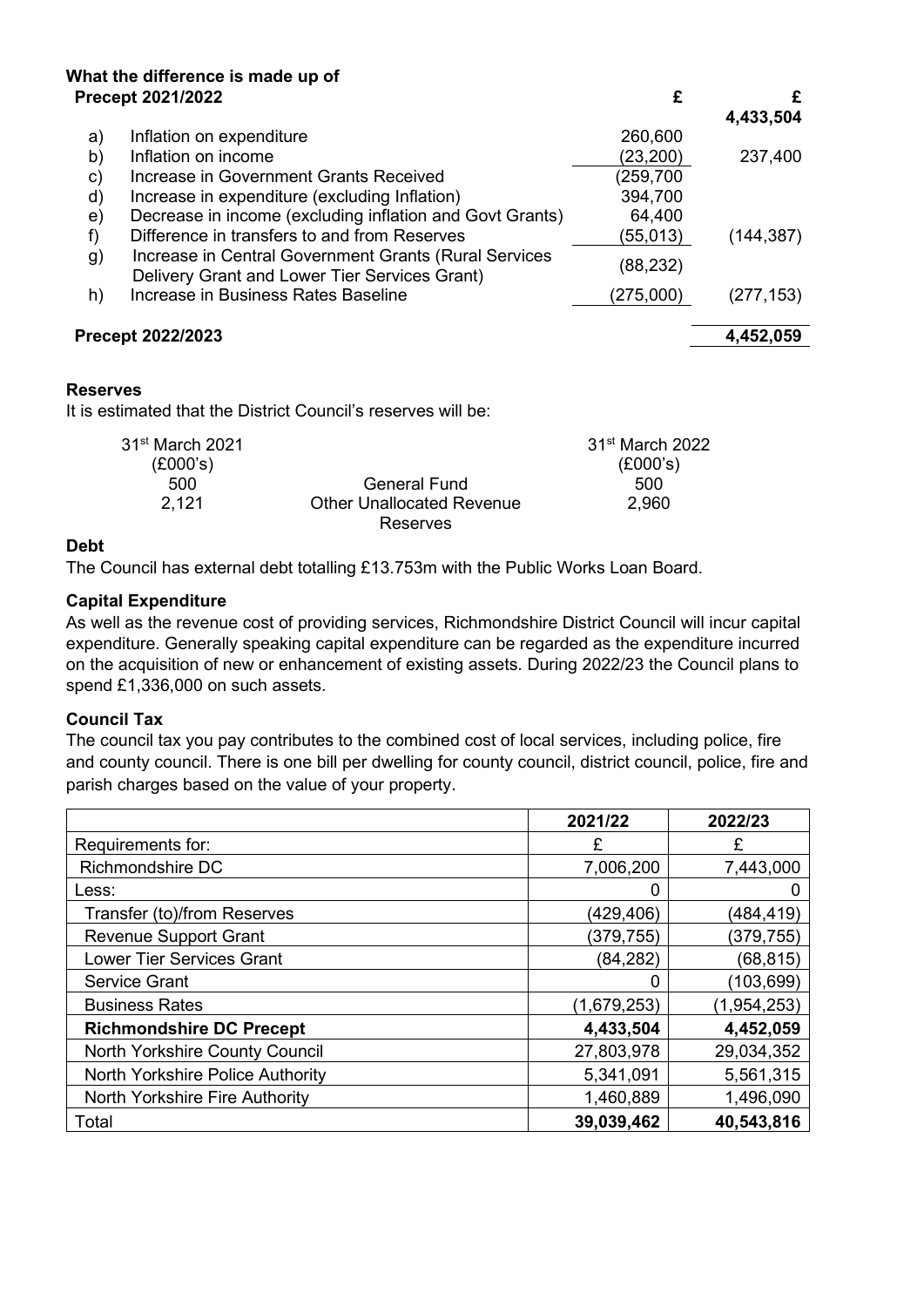means that the Council Tax for a Band D property would be [£2,049.02](https://2,049.02) i.e. £40,543,816 divided by The number of Band D equivalent properties in the Richmondshire District is [19,786.93](https://19,786.93) which [19,786.93.](https://19,786.93)

The charges for each of the valuation bands are:

| <b>Band A</b> | £1,366.01   Band E        | £2,504.36 |
|---------------|---------------------------|-----------|
| <b>Band B</b> | £1,593.68   <b>Band F</b> | £2,959.69 |
| <b>Band C</b> | £1,821.35   Band G        | £3,415.03 |
| <b>Band D</b> | £2,049.02   <b>Band H</b> | £4,098.04 |

The additional charges for a Band D property for Parish/Town council's are shown in the following tables Schedule of Council Tax by Parish and Town Council within Richmondshire District Council 2022/2023.

## **Information relating to certain Parish and Town Councils**

 exceed £140,000 in 2022/23 must be provided. The information is set out in the following table: Council Tax Regulations prescribe that information to Parish and Town Councils whose precepts

|  |  |  | Richmond Town Council: 2022/23 Council Tax Demand Note information |  |
|--|--|--|--------------------------------------------------------------------|--|
|--|--|--|--------------------------------------------------------------------|--|

| 2021/22                            |               | <b>Provision of</b><br><b>Services</b> | 2022/23                                        |                                    |               |                                  |
|------------------------------------|---------------|----------------------------------------|------------------------------------------------|------------------------------------|---------------|----------------------------------|
| <b>Gross</b><br><b>Expenditure</b> | <b>Income</b> | <b>Net</b><br><b>Expenditure</b>       |                                                | <b>Gross</b><br><b>Expenditure</b> | <b>Income</b> | <b>Net</b><br><b>Expenditure</b> |
| £                                  | £             | £                                      |                                                | £                                  | £             | £                                |
| 229,650                            | (59, 379)     | 170,271                                | <b>Central Services</b>                        | 248,120                            | (75, 244)     | 172,876                          |
| 8,000                              | (43,700)      | (35,700)                               | Planning and<br>Development                    | 9,500                              | (62, 025)     | (52, 525)                        |
| 41,338                             | (1,100)       | 40,283                                 | Cultural and<br><b>Related Services</b>        | 42,873                             | (650)         | 42,223                           |
| 279,033                            | (104, 179)    | 178,854                                |                                                | 300,493                            | (137, 919)    | 162,574                          |
|                                    | (15, 588)     | (15,588)                               | Transferred to/from<br><b>General Reserves</b> |                                    | 674           | 674                              |
| 279,033                            | (119, 767)    | 159,266                                |                                                | 300,493                            | (137, 245)    | 163,248                          |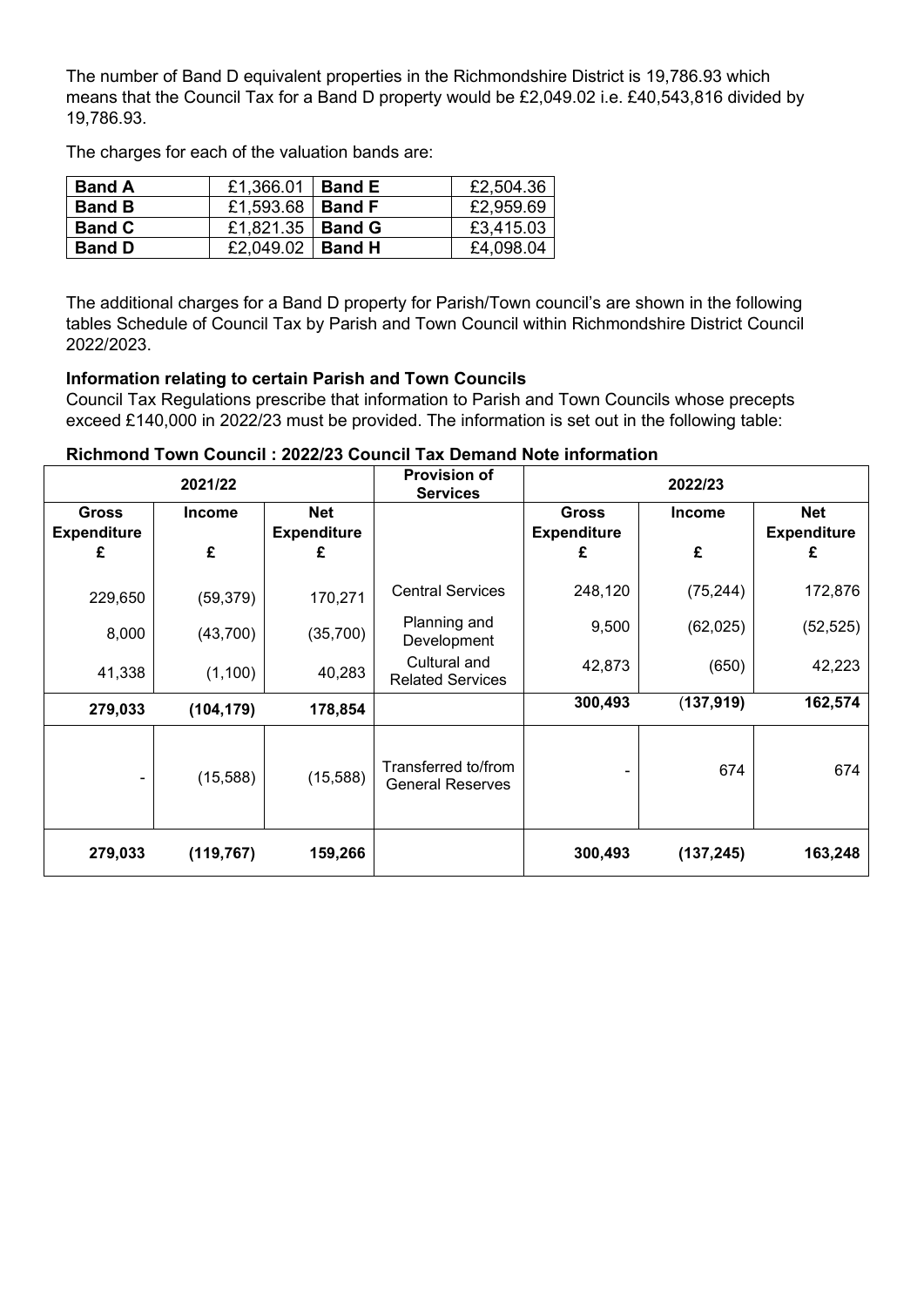## **Schedule of Council Tax by Parish and Town Council within Richmondshire District 2022/2023**

| <b>Parish</b>                                                                                                                        | 2021/22<br><b>Precept £</b> | 2022/23<br>Precept £ | <b>Parish</b><br><b>Equivalent</b><br>band D<br>Charge - £p | <b>Total</b><br>Council<br><b>Tax Band D</b><br>- £p |
|--------------------------------------------------------------------------------------------------------------------------------------|-----------------------------|----------------------|-------------------------------------------------------------|------------------------------------------------------|
| Aldbrough                                                                                                                            | 3,923                       | 4,080                | 18.92                                                       | 2,067.94                                             |
| Arkengarthdale                                                                                                                       | 4,100                       | 4,300                | 28.40                                                       | 2,077.42                                             |
| Askrigg & Low Abbotside                                                                                                              | 3,500                       | 3,500                | 12.84                                                       | 2,061.86                                             |
| Aysgarth District: Aysgarth, Bishopdale,<br>Newbiggin, Thoralby and Thornton Rust                                                    | 5,500                       | 7,250                | 21.61                                                       | 2,070.63                                             |
| Bainbridge                                                                                                                           | 6,510                       | 6,510                | 26.93                                                       | 2,075.95                                             |
| <b>Barton</b>                                                                                                                        | 7,500                       | 9,375                | 27.65                                                       | 2,076.67                                             |
| Bellerby                                                                                                                             | 11,760                      | 11,760               | 61.53                                                       | 2,110.55                                             |
| <b>Bolton on Swale</b>                                                                                                               | 500                         | 1,000                | 28.56                                                       | 2,077.58                                             |
| <b>Brompton on Swale</b>                                                                                                             | 19,989                      | 20,990               | 33.48                                                       | 2,082.50                                             |
| <b>Brough with St Giles</b>                                                                                                          | 9,372                       | 13,039               | 47.22                                                       | 2,096.24                                             |
| Burton cum Walden (West Burton)                                                                                                      | 6,600                       | 6,600                | 40.66                                                       | 2,089.68                                             |
| Carlton Highdale                                                                                                                     | 100                         | 350                  | 5.40                                                        | 2,054.42                                             |
| Carlton                                                                                                                              | 15,000                      | 15,000               | 155.15                                                      | 2,204.17                                             |
| Carperby                                                                                                                             | 4,830                       | 4,600                | 40.86                                                       | 2,089.88                                             |
| <b>Castle Bolton</b>                                                                                                                 | 1,500                       | 1,500                | 49.41                                                       | 2,098.43                                             |
| Catterick                                                                                                                            | 34,600                      | 34,600               | 36.33                                                       | 2,085.35                                             |
| Colburn                                                                                                                              | 88,000                      | 90,000               | 60.44                                                       | 2,109.46                                             |
| Constable Burton/Finghall: Akebar, Barden,<br>Constable Burton, East Hauxwell, Finghall,<br>Garriston, Hutton Hang and West Hauxwell | 3,220                       | 3,220                | 13.89                                                       | 2,062.91                                             |
| Croft                                                                                                                                | 3,500                       | 3,800                | 18.70                                                       | 2,067.72                                             |
| Dalton on Tees                                                                                                                       | 3,400                       | 3,400                | 28.96                                                       | 2,077.98                                             |
| <b>East Witton</b>                                                                                                                   | 3,650                       | 3,750                | 30.00                                                       | 2,079.02                                             |
| <b>Ellerton on Swale</b>                                                                                                             | 425                         | 450                  | 7.26                                                        | 2,056.28                                             |
| Eppleby                                                                                                                              | 6,500                       | 6,500                | 56.71                                                       | 2,105.73                                             |
| Eryholme                                                                                                                             | 600                         | 600                  | 21.08                                                       | 2,070.10                                             |
| <b>Gilling Hartforth &amp; Sedbury</b>                                                                                               | 4,400                       | 4,400                | 17.50                                                       | 2,066.52                                             |
| <b>Grinton with Ellerton Abbey</b>                                                                                                   | 4,000                       | 5,000                | 47.29                                                       | 2,096.31                                             |
| Harmby                                                                                                                               | 6,017                       | 6,167                | 32.33                                                       | 2,081.35                                             |
| Hawes & High Abbotside                                                                                                               | 17,500                      | 17,500               | 28.31                                                       | 2,077.33                                             |
| Hipswell                                                                                                                             | 27,500                      | 28,750               | 23.72                                                       | 2,072.74                                             |
| Hudswell, Downholme, Stainton & Walburn                                                                                              | 3,500                       | 4,000                | 23.01                                                       | 2,072.03                                             |
| Hunton                                                                                                                               | 5,000                       | 5,000                | 27.10                                                       | 2,076.12                                             |
| Leyburn                                                                                                                              | 64,653                      | 65,103               | 62.31                                                       | 2,111.33                                             |
| Manfield & Cliffe                                                                                                                    | 2,800                       | 3,000                | 22.84                                                       | 2,071.86                                             |
| Marrick                                                                                                                              | 1,500                       | 1,500                | 20.06                                                       | 2,069.08                                             |
| Marske and New Forrest                                                                                                               | 683                         | 2,784                | 31.45                                                       | 2,080.47                                             |
| <b>Melbecks</b>                                                                                                                      | 1,500                       | 1,500                | 7.30                                                        | 2,056.32                                             |
| Melsonby                                                                                                                             | 10,364                      | 10,889               | 36.64                                                       | 2,085.66                                             |
| Middleham                                                                                                                            | 12,000                      | 12,250               | 32.23                                                       | 2,081.25                                             |
| <b>Middleton Tyas</b>                                                                                                                | 15,000                      | 15,000               | 46.59                                                       | 2,095.61                                             |